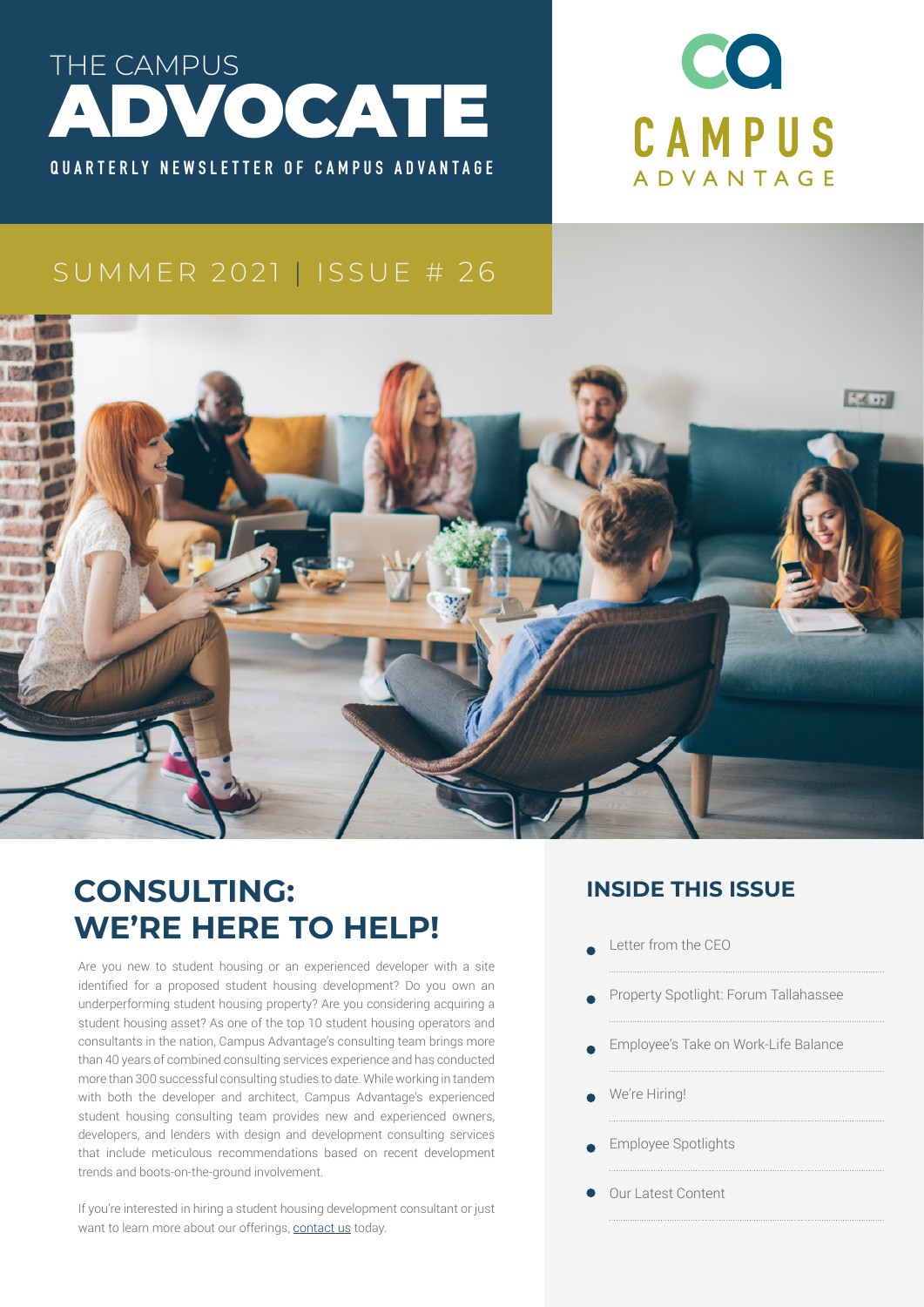Happy summer! I've taken a lot of time to reflect over the past few months as we transition into this post-pandemic world and all I can say is, "What a year and a half it's been!" At times, it felt like a marathon with no finish line in sight, and now here we are. To say this was a challenging time is an understatement, but with each other's support, encouragement, and inspiration, we faced those challenges head-on and became an even stronger company and industry than before. I couldn't be prouder of the perseverance and collaboration the student housing industry, as well as our team, clients, and residents, showed over the past year. We wouldn't be where we are today without each one of you, and I applaud everyone for your resilience and flexibility  $-$  all of which helped get us to where we are today.

As with every summer, our Operations team and on-site staff have been working hard to welcome our new and current residents this fall. These teams have been full steam ahead, working tirelessly these past few months to secure leases and create the best move-in and living experience for our residents. Our goal this year is to provide our residents with the normal living experience they've come to appreciate and look forward to every year while also keeping various safety protocols in place. I cannot thank our teams enough for the endless hours they've put into creating a home away from home for our residents, and I wish them all the best this academic year.

I also want to give a big round of applause to our Consulting team which, as of this summer, has conducted more than 300 consulting projects. Consulting is such an important piece of this industry, especially for those who are new to student housing or are interested in expanding to new markets, and providing sound consultation plays an instrumental role in the planning and operation of a new facility. Despite all of the challenges of the pandemic, our team worked and continues to work tirelessly to assess the viability of planned, new student housing development projects by conducting a thorough and thoughtful study and assessment of each market. This allows them to turn around and provide a recommended approach for each specific market, resulting in better-performing assets for our clients. You can learn more about our consulting services and sign up for a [consultation](https://campusadv.com/consulting/).

If you've been part of the Campus Advantage family and followed our journey, you know that our people are what I value the most. For the past 18 years, I've had the privilege to watch one of our leaders, Dan Oltersdorf, inspire everyone around him and become a dedicated asset to not only our company but to our partners and residents. Needless to say, I was beyond proud to announce his promotion this spring to Chief People Officer, where he will oversee our new People and Culture division. This new division is built on the strong foundation that Dan has created with our resident and employee experience, so this is a very natural fit for him. I know he, as well as myself, look forward to driving CA's holistic people experience forward and continuing to inspire and support the lifelong learning, innovation, and growth of our team members and company. Congratulations, Dan!

As we continue to move into the second half of this calendar year, I hope you are just as confident as I am about the bright future ahead. I wish everyone a very enjoyable rest of your summer and continued success for the remainder of the year.



#### **LETTER FROM THE CEO**

**MIKE PETER** PRESIDENT AND CEO

## **EMPLOYEE'S TAKE ON WORK-LIFE BALANCE**

Because so many things impact us, my definition of work-life balance evolves! For me, it means trying to find the middle flows into my personal life  $-$  and that's OK! I have found that this work-life balance middle ground is ever-changing, and I also accept the fact that there might not be a perfect

mentally tough and healthy to support the Campus to find the right balance so I can come each day charged

One thing I do to manage a healthy professional-personal relationship is I just take the time to reach out. It's as simple as it sounds. A lot of us are in the same headspace, so if I

just send support, maybe or call I could complete in such a short time, so why not take that moment for — the teams and people around me.



I love that CA has a policy regarding no emails before 7 a.m. or after 7 p.m. to ensure that we unplug, unwind, and do what matters most: putting our needs first. The leasing team also encourages us to take time for ourselves, and Brown encouraging our entire team to shut our computers down and go relax. We hold each other accountable for maintaining a healthy lifestyle and always have each other's

and our bulldogs! I unwind in the summer by going to the



#### **BY REBEKAH AUNKO, SENIOR REGIONAL LEASING SPECIALIST**

# **PROPERTY SPOTLIGHT: FORUM TALLAHASSEE**

Located in Tallahassee, Florida, Forum Tallahassee is a 264 unit, 785-bedroom community offering modern one, two-, and four-bedroom floor plans. Amenities include a resortstyle pool, grilling stations, an outdoor volleyball court and fireplace, a game room, study areas, and a state-of-the-art fitness center. Residents are minutes from Florida State University, Tallahassee Community College, and Florida A&M, and steps away from coffee shops and dining options. The property is currently 100% pre-leased for fall 2021 and focused on providing residents the best experience during their time at the property.

| <b>LOCATION: Tallahassee, FL</b>            |
|---------------------------------------------|
| <b>UNIVERSITY: Florida State University</b> |
| <b>BEDS: 785</b>                            |

Student housing's recession resilience makes it a value-add investment during times of economic uncertainty. If you, or someone you know, is interested in an expanded investment portfolio, Campus Advantage specializes in all aspects of student housing — operations, marketing, consulting, development, and acquisition — and has delivered excellent returns for over a decade. **[Click here to learn more about our investment fund opportunity.](http://campusadv.com/investnow)**

### **STUDENT HOUSING INVESTMENTS**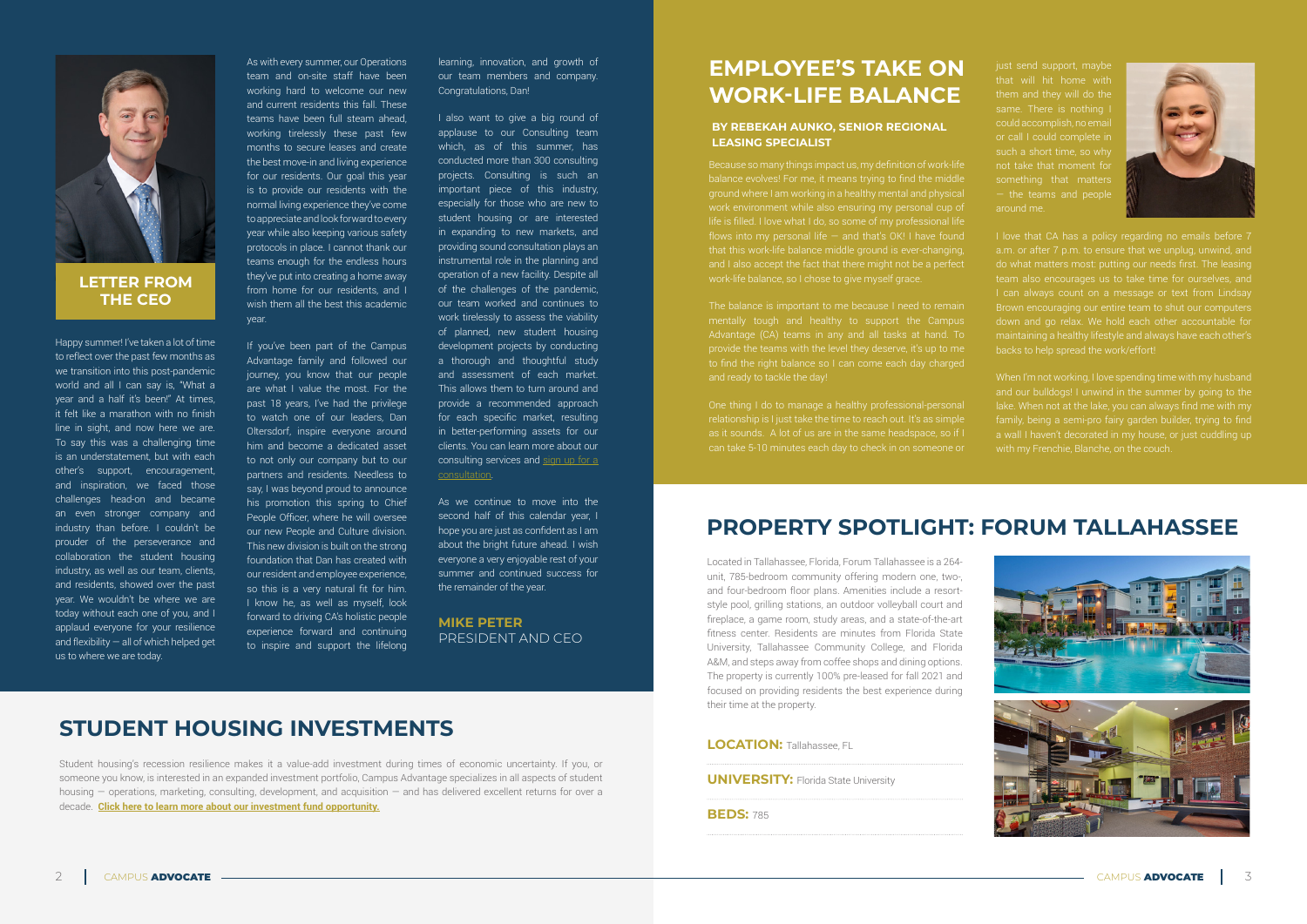#### **NEW PROMOTIONS**

| <b>DAN OLTERSDORF:</b> Chief Learning Officer           |
|---------------------------------------------------------|
| <b>ELIZA CUNY-VALDETARO:</b> Senior Property Accountant |
| <b>KAITLYN VICARS: Human Resources Manager</b>          |

### **NOTABLE COVERAGE**

**THE THIRD-PARTY MANAGEMENT INDUSTRY GROWS AND EVOLVES** [Click here to read](https://www.studenthousingbusiness.com/the-third-party-management-industry-grows-and-evolves/?utm_source=rss&utm_medium=rss&utm_campaign=the-third-party-management-industry-grows-and-evolves)

**MAKING THE GRADE IN TODAY'S STUDENT HOUSING ENVIRONMENT** [Click here to read](https://www.multihousingnews.com/post/making-the-grade-in-todays-student-housing-environment/)

**CHROS OPTIMISTIC ABOUT ECONOMY, MORE HIRING** [Click here to read](https://www.shrm.org/executive/resources/articles/Pages/chro-index-1-article-bergeron.aspx)

**COVID-19'S IMPACT ON MULTIFAMILY AMENITIES** [Click here to read](https://www.bdcnetwork.com/covid-19’s-impact-multifamily-amenities)

**CAMPUS ADVANTAGE HIRES AARON WELLS AS VICE PRESIDENT OF FINANCE** [Click here to read](https://www.studenthousingbusiness.com/campus-advantage-hires-aaron-wells-as-vice-president-of-finance/)

**CAMPUS ADVANTAGE PROMOTES DAN OLTERSDORF TO CHIEF PEOPLE OFFICER**

[Click here to read](https://www.studenthousingbusiness.com/campus-advantage-promotes-dan-oltersdorf-to-chief-people-officer/)

**STUDENT HOUSING BUSINESS' QUESTION OF THE MONTH** [Click here to read](https://editions.mydigitalpublication.com/publication/?i=712506&ver=html5&p=34)

#### WE'RE HIRING! **WE'RE HIRING!**

Kyle Way is a Business Intelligence Analyst at Campus Advantage, and he perfectly embodies the role, citing the company value of Intelligence as the one that most accurately represents him. His job entails providing IT support for the entire company as well as creating databases, reports, and dashboards that each team relies on to measure success, making his role critical in ensuring that the company stays at the forefront of the industry. He shares more of his personality with us and what he likes most about working at Campus Advantage.

**[Click here to read the full article.](https://campusadv.com/how-kyle-way-embodies-our-company-value-of-intelligence/)**



#### **HOW KYLE WAY EMBODIES OUR COMPANY VALUE OF INTELLIGENCE**

Brenda Wall has been with Campus Advantage for only three short months, but during that time, she has greatly impressed with her commitment to her team's and site's success, her positive attitude, and her dedication. As the Leasing Manager for 101 Center in Arlington, Texas, she is responsible for filling occupancies. Through managing her team and spearheading fresh ideas to engage and attract current and future residents, she helps drive financial success for the property while ensuring a great living experience. Brenda discusses with us what first attracted her to work for Campus Advantage, what motivates her each day, and what she admires most about her team members.

**[Click here to read the full article.](https://campusadv.com/brenda-wall-is-committed-to-success/)**

#### **BRENDA WALL IS COMMITTED TO SUCCESS**

# **WELCOME, AARON WELLS**

This spring, we welcomed [Aaron Wells](https://campusadv.com/aaron-wells/) to our Campus Advantage team as Vice President of Finance.

With more than 13 years of experience in financial and operational development, Aaron brings a wealth of expertise to our company and leadership team, and is already demonstrating the impact of his resultsdriven approach. We're excited to have Aaron on board and look forward to watching him continue to make an impact on our company's initiatives

and investments.









core of our success. And when it comes to seeking out new team members, we look for people who will contribute to that success and who love to learn, enjoy innovating clients.

Over the past year, despite the challenges the pandemic

communities that drive value for our partners — and have fun while doing so!

a great fit for the student housing industry? **[Check out our](https://campusadv.com/careers/available-positions) [open positions](https://campusadv.com/careers/available-positions)** and send them our way!